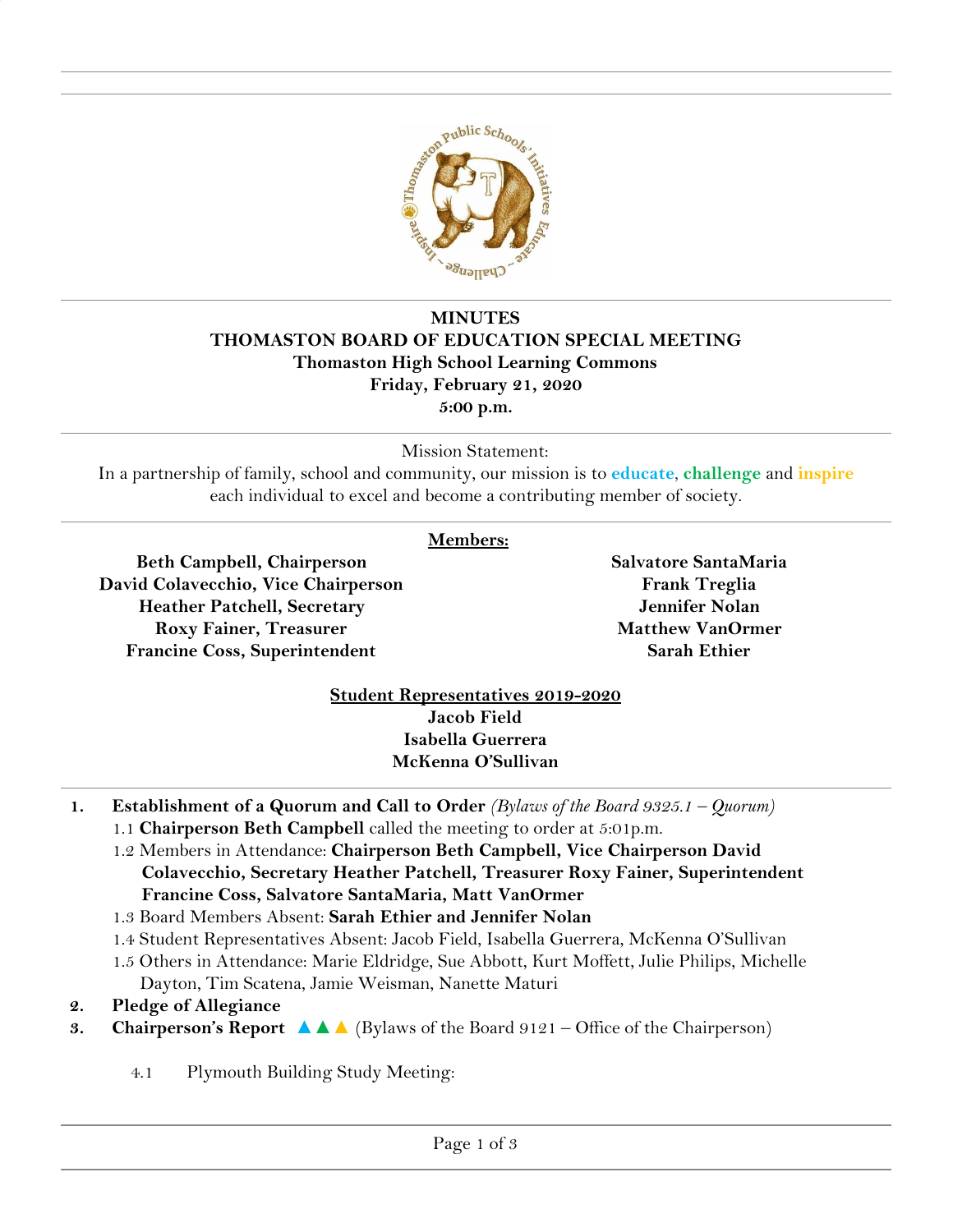- 4.1.1. Correspondence:
	- 4.1.1.1. Letter to Plymouth Superintendent of Schools January 21, 2020 (RE: Invitation to Discuss the Plymouth Building Study)
	- 4.1.1.2. Letter to First Selectman Mone, Town of Thomaston (RE: Plymouth Building Study)
- 4.1.2. Summary of Meeting with First Selectman Mone, Town of Thomaston (RE: Plymouth Building Study)
- 4.1.3. Action Related to the Plymouth Building Study

 **David Colavecchio motioned and Roxy Fainer seconded** to reject the invitation to explore regionalization with the Plymouth Public Schools.

Discussion: None

Motion Carried: 7-0-0

**David Colavecchio motioned and Roxy Fainer seconded** to direct the Superintendent of Schools to write a joint letter with the Thomaston First Selectman notifying the Plymouth Board of Education and PlymouthTown Council of the result of the aforesaid action.

Discussion: None

Motion Carried: 7-0-0

**4. Adjourn**

## **David Colavecchio motioned and Roxy Fainer** seconded to adjourn the meeting.

Discussion: None